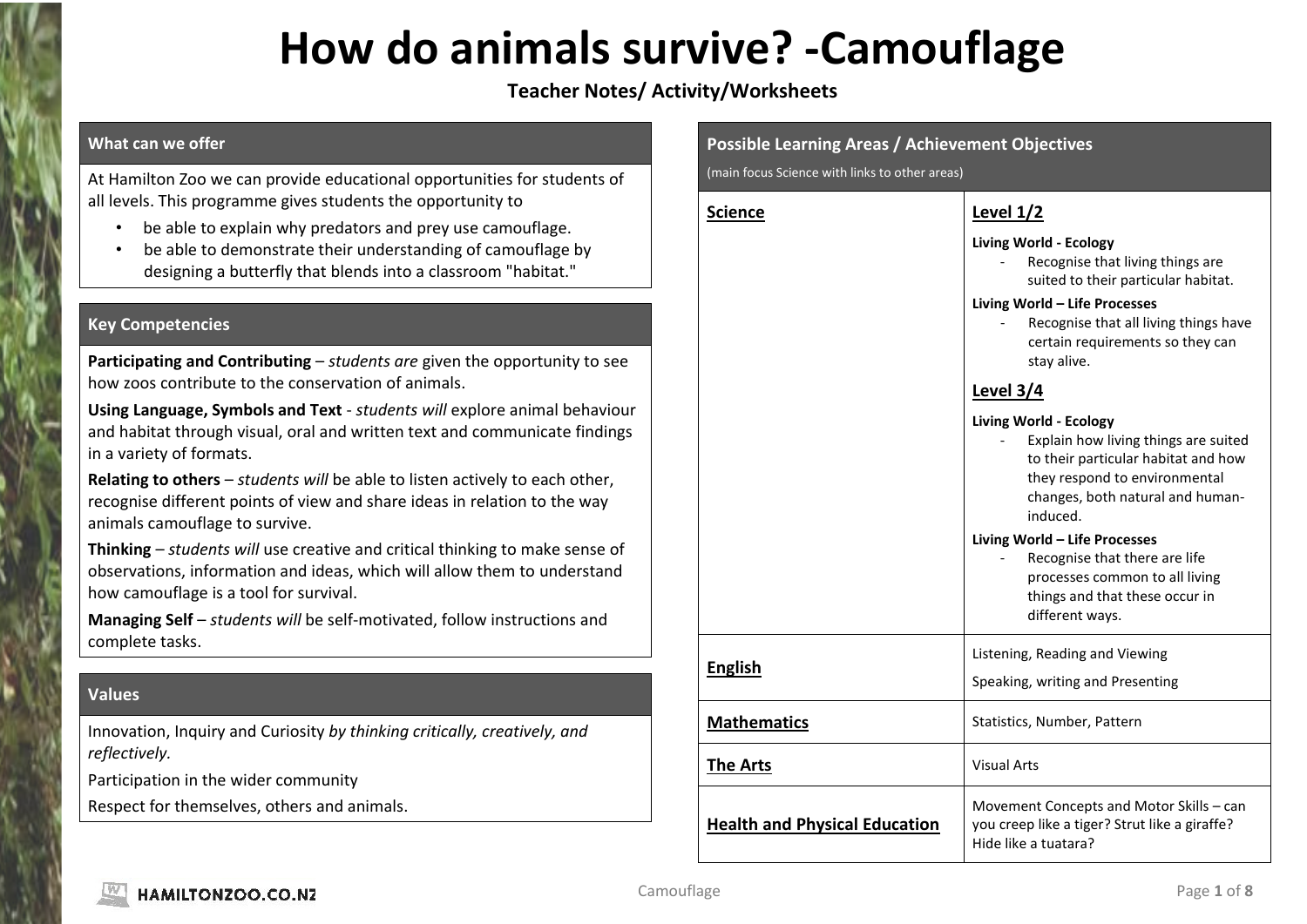#### **Learning Intentions**

- Respect self, others and the environment
- Communicate effectively
- Solve problems efficiently

#### **Key Concepts / Big Picture**

- By the use of camouflage prey animals protect themselves from predators
- By the use of camouflage, predator animals hide to better catch their prey

#### **Vocabulary**

Habitat, camouflage, colouration, disguises, mimicry, predators, resemblance, adaptation, prey, savannah, wetlands, desert, rainforest, mammals, reptiles, amphibians

#### **Pre-visit Learning**

- Discuss with students about how animals survive in the wild. (see discussion points)
- How do animals hide? look at different types of camouflage. (see teacher notes)
- Activity Is camouflage effective? (see activity details)
- Show students pictures or videos of animals that display different colours and patterns. Get students to use descriptive language to describe what they see.

#### **Learning at the Zoo**

- Educator can reinforce camouflage by looking at the habitat in which they come from, the food chain of different animals we have in the zoo.
- Worksheet Match the animal with a habitat.
- Worksheet Spot the pattern
- Choose animals to sketch the patterns and their fur, skin etc.
- Scavenger Hunt Who am I? (see website)

#### **Post-visit Learning**

- Focus on one animal at the zoo and look at how they camouflage themselves and what they are camouflaging from. Design a visual food chain for this animal.
- Worksheet Where can I hide?
- Worksheet Going Spotty
- Design a butterfly to camouflage into an area in the classroom
- Looking at animal coverings may continue students learning onto classification of animals and different habitats.

#### **Discussion Points about camouflage**

- Animals can use camouflage to help them remain hidden from predators, particularly those who primarily hunt using vision instead of smell to hunt.
- Some animals are born with similar markings to leaves or stones that are always present in their environment. Walking sticks with their dark skinny bodies and swollen joints escape predators due to their resemblance they have to twigs. Other animals change their appearance as their surroundings change: an octopus can change the colour and texture of its skin extremely quickly in order to hide in the changing terrain of the ocean floor
- An arctic fox will change the colour of its fur based on the season. In the warmer months the arctic fox will grow brown fur to hide in the trees and in the winter it will grow white fur to hide in the snow
- Some animals change colours not to camouflage themselves but express their mood.
- For e.g. zebras use their stripes to confuse their main predator lions. Zebra stripes prevent lions from focusing on one animal. Some animals use mimicry to confuse and avoid predators.
- Mimicry is a form of camouflage in which an animal resembles another animal. Some harmless snakes and even some caterpillars- mimic rattlesnakes in appearance and behavior in order to be left alone. The robber fly's resemblance to a bumblebee makes predators give it a wide berth.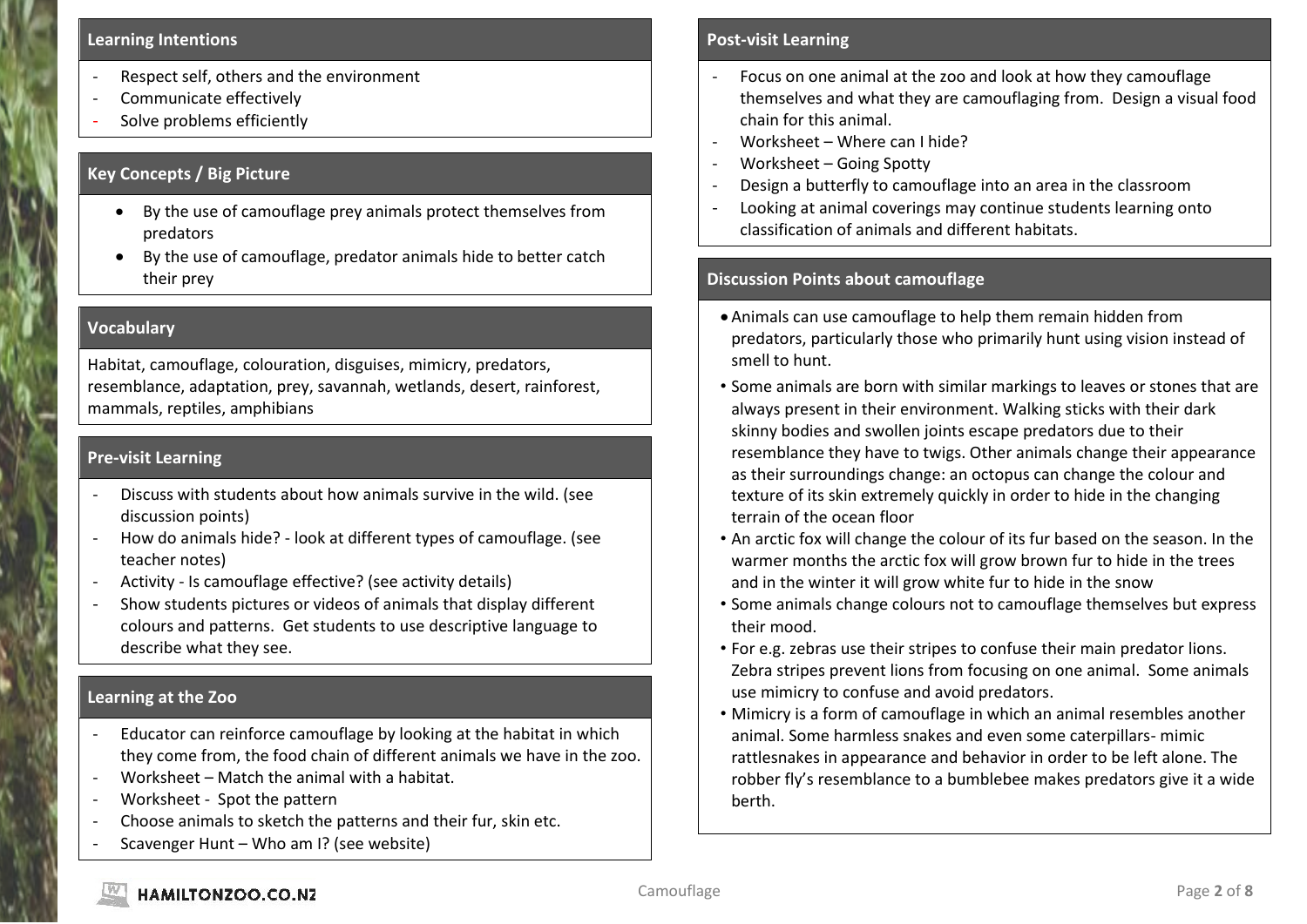#### **Teacher Notes**

The coverings of animals vary in colour, pattern (stripes, spots etc.) and type (fur, feathers, skin or scales etc.). Coverings help to camouflage the animal and are suited to the habitat the animal lives in.

There are different types of camouflage:

#### **Cryptic colouration**

- This is when the natural colour of an animal matches the habitat they live in.
- For example lizards and skinks are green which blends in with the green leaves. Another example is lions that are light brown matching the soil and grasses of the savannah habitat.

#### **Disruptive colouration**

• Many animals cannot see colour, just shades of black and white. Animals that have striped and blotchy patterns break up the outline shape of the animal making it harder to see them, particularly when there are many in a large group. Many predators hunt during dusk and dawn. At this time the position of the sun creates long shadows so animals with stripes are harder to see as they can appear to blend into the surrounding environment/shadows.

#### **Counter shading**

• Some animals have the upper parts of their bodies' one colour and the bottom a different colour. This can be seen in fish where their upper colour blends in to the surrounding water. When predators look down on the fish it makes them harder to see. Likewise when predators are below a fish and look up and see the silver under belly. The fish under belly looks like water with the sun shining on it – making them harder to see.

#### **Disguises and mimicry**

• Parts of the animals' bodies that resemble parts of the habitat they live in for examples stick insects appear to blend into the branches.

#### **Activity –Paperclip camouflage**

- Begin the lesson by presenting the students with a box of toothpicks or paper clips in assorted colours. (be sure to have green toothpicks in your box)
- Count how many toothpicks or paper clips there are of each colour. Write the total of each on the blackboard.
- Spread the coloured items randomly over a large area of green grass. (If you don't have a grassy area at your school, use a patch of bare earth with some tan toothpicks. OR, use a large piece of fabric that matches the colour of the toothpicks.)
- Give the students 10 seconds to collect as many coloured items as they can find. This could be done individually or as a group.
- Count the number of each coloured item that the students retrieved. Compare this to your original count. Which colour items were the easiest to spot and collect? Which were less obvious? Why?

Introduce the concept of camouflage as an animal adaptation. Explain that many animals have colours or markings on their fur, feathers, scales, or skin that enable them to blend into their habitat (the place where the animal lives). Ask the students, "How might camouflage help an animal to survive?" Can they think of any examples? (A motionless green frog at the edge of a pond is almost impossible for predators and prey to spot. The drab feathers of most female birds help them go unnoticed as they sit on their eggs. The snowshoe hare changes colour with the season, becoming white in winter and brown in summer.)

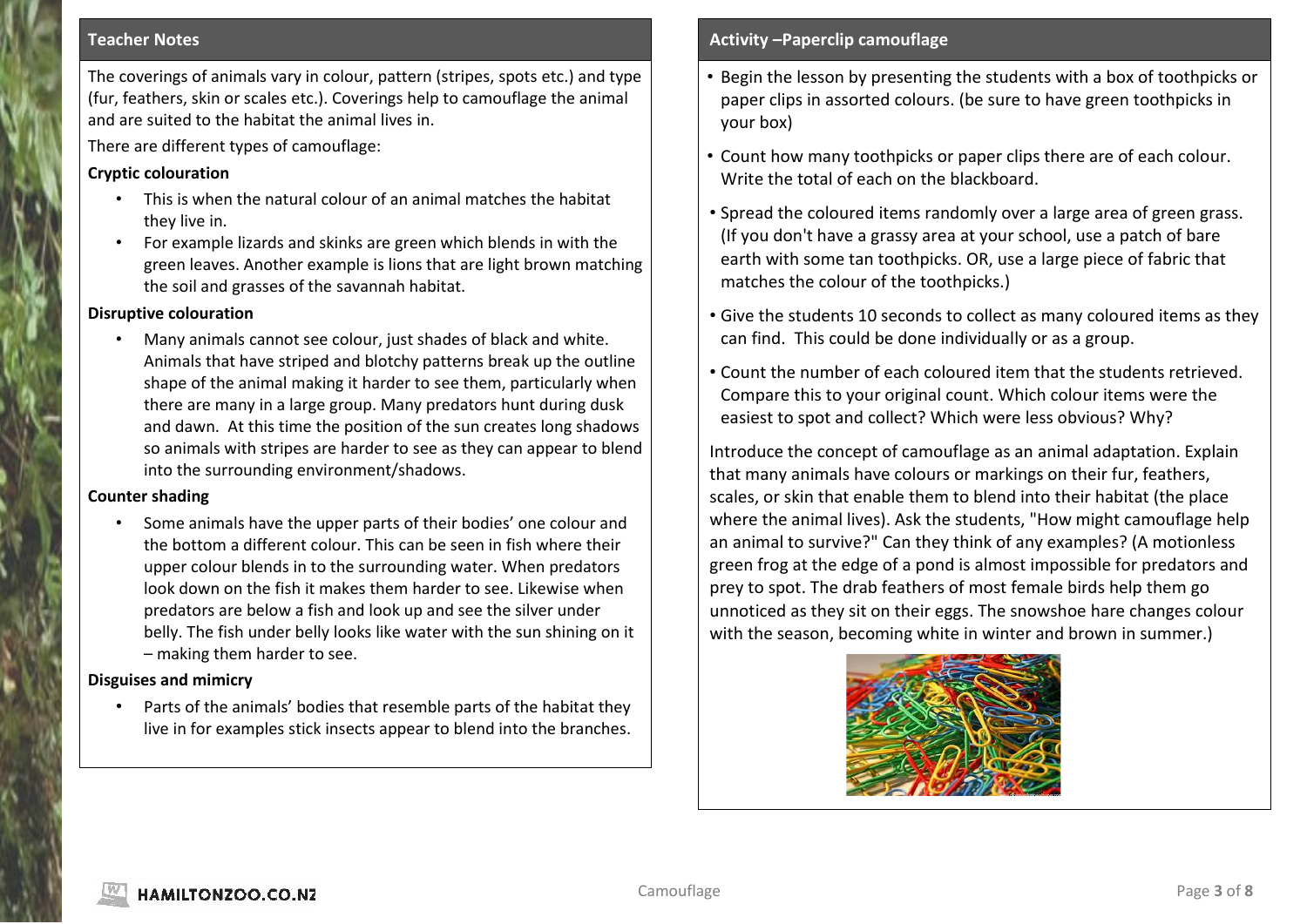#### **References and Resources - Websites**

**K5 Computer Lab** - http://oakdome.com/k5/lessonplans/powerpoint/animal-camouflage-pictures-and-information.php *This webpage gives photo examples of each of the different types of camouflage.*

#### **Enchanted Learning** -

http://www.enchantedlearning.com/coloring/camouflage.shtml *This website has over 40 colouring pages, teaching kids about animal camouflage.*

#### **References and Resources - Books**

#### **Perfectly Hidden: The Animal Kingdom's Fascinating Camouflage**

#### **- Schlitt Christine**

#### **[Interactive Book]**

*Perfectly Hidden, children will learn about the Earth's thirty-five best natural masters of disguise! You'll discover surprising images and fascinating facts about many types of animals and insects who have incredible camouflage*

#### **3D Animal Camouflage – Daniel Gilpin**

#### [Non Fiction - 5-9years]

*3-D Close Up: Animal Camouflage." Filled with amazing close-up photographs, dramatic artwork and engaging, insightful text, this book also includes four spectacular 3-D pop-up cross sections starring amazing animals in and out of disguise!* 

#### **Books in the Young Explorer: Creature Camouflage series**

#### **– Deborah Underwood**

#### **[Young Reader – 5-7years]**

*There are 10 books in this series. Introduces the reader to animal camouflage, looking at habitats from around the world. These books explain what camouflage is, how it functions in animal survival, and how it can appear.*

*National Library of NZ and local libraries will have books to help with this topic.*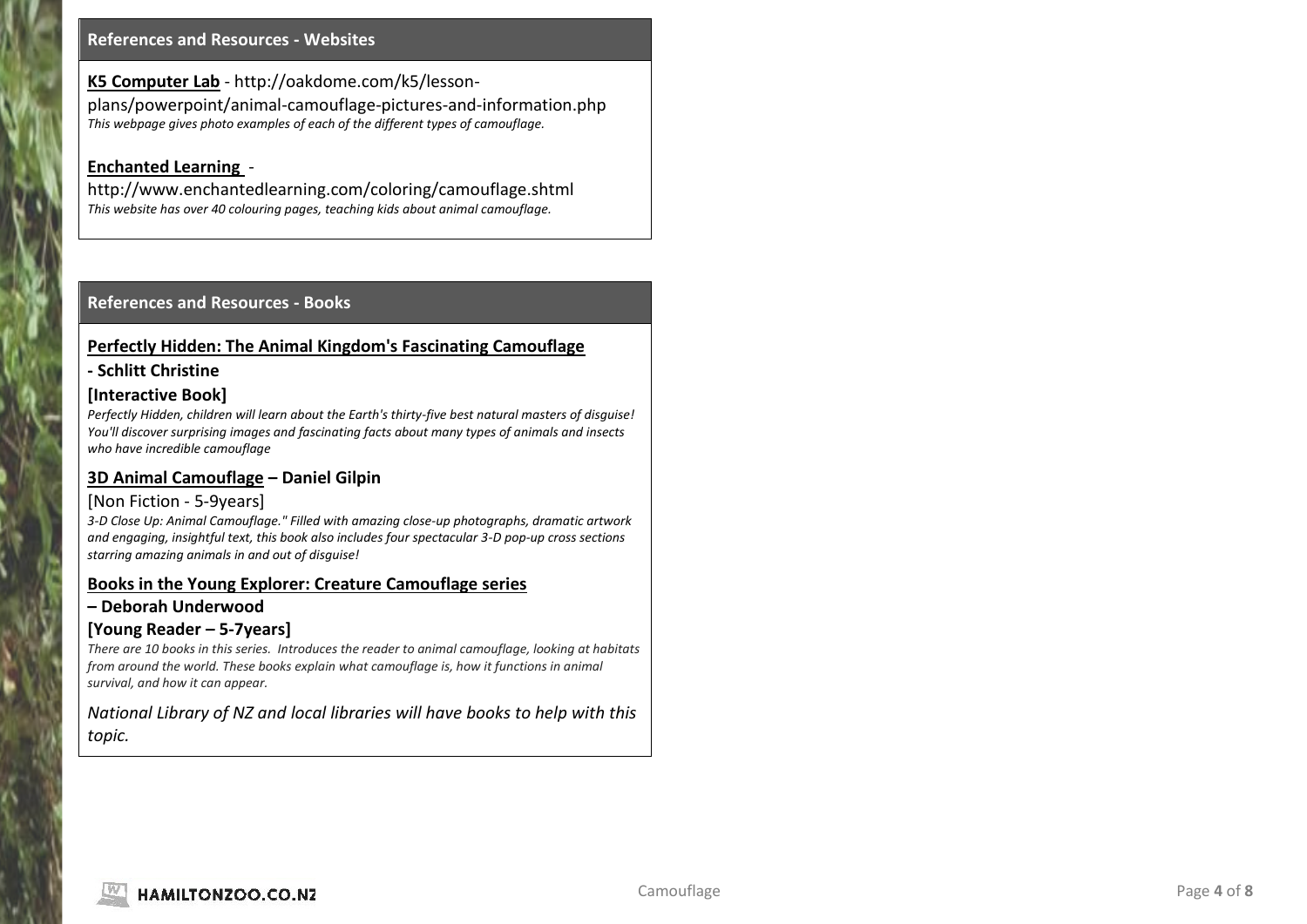# Where can I hide?

Can you put animals you see at the zoo into the right habitat?

Look at the animal signs for your answers or their colourings/markings of their fur or skin may give you a clue.

| Savannah - Grasslands | Rainforest      |
|-----------------------|-----------------|
|                       |                 |
|                       |                 |
|                       |                 |
| <b>Bush</b>           | <b>Wetlands</b> |
|                       |                 |
|                       |                 |
|                       |                 |
|                       |                 |

\*answers can also be found on our website under each individual animal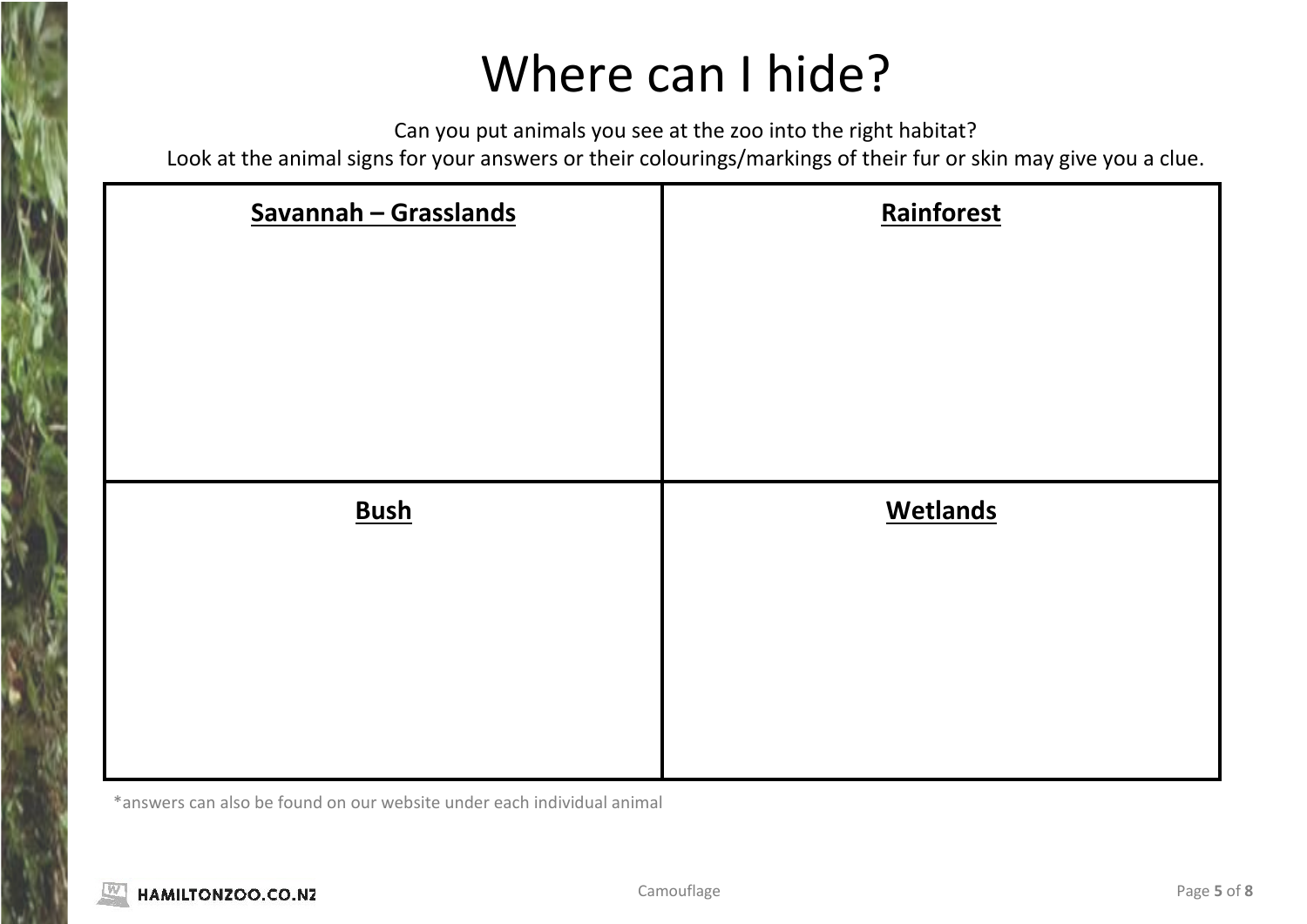# Where do I live? - Habitats

Circle the habitat in which each of these animals can be found. Use the animal signs around the zoo to help you



grasslands wetlands rainforest



savannah rainforest wetlands



savannah bush ocean

### **Meerkat Sumatran Tiger Kaka White Rhino Tuatara**



savannah rainforest desert

### **Painted Hunting Dog Brazilian Tapir Capuchin New Zealand Falcon Chimpanzee**



rainforest savannah bush



bush rainforest wetlands



rainforest wetlands savannah



savannah rainforest bush





savannah rainforest bush

*\*answers can be found under each individual animal on our website.*



rainforest bush savannah

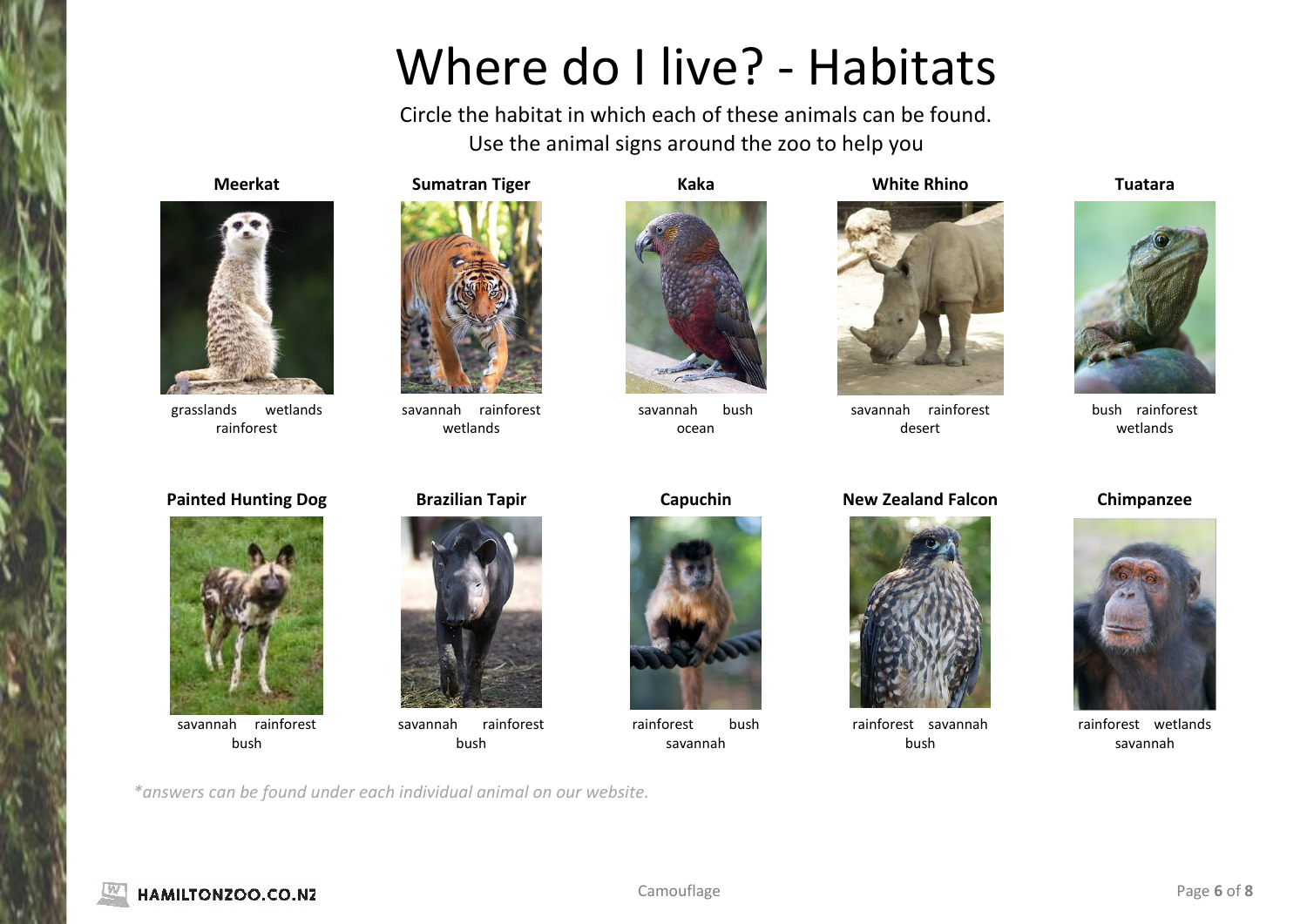# Spot the pattern

Can you find each of these zoo animals and draw its pattern? Remember! It has good camouflage and may be very hard to find!



\*if you cannot find the animal at the zoo look on our website for clues

HAMILTONZOO.CO.NZ

**Camouflage Page 7** of **8**